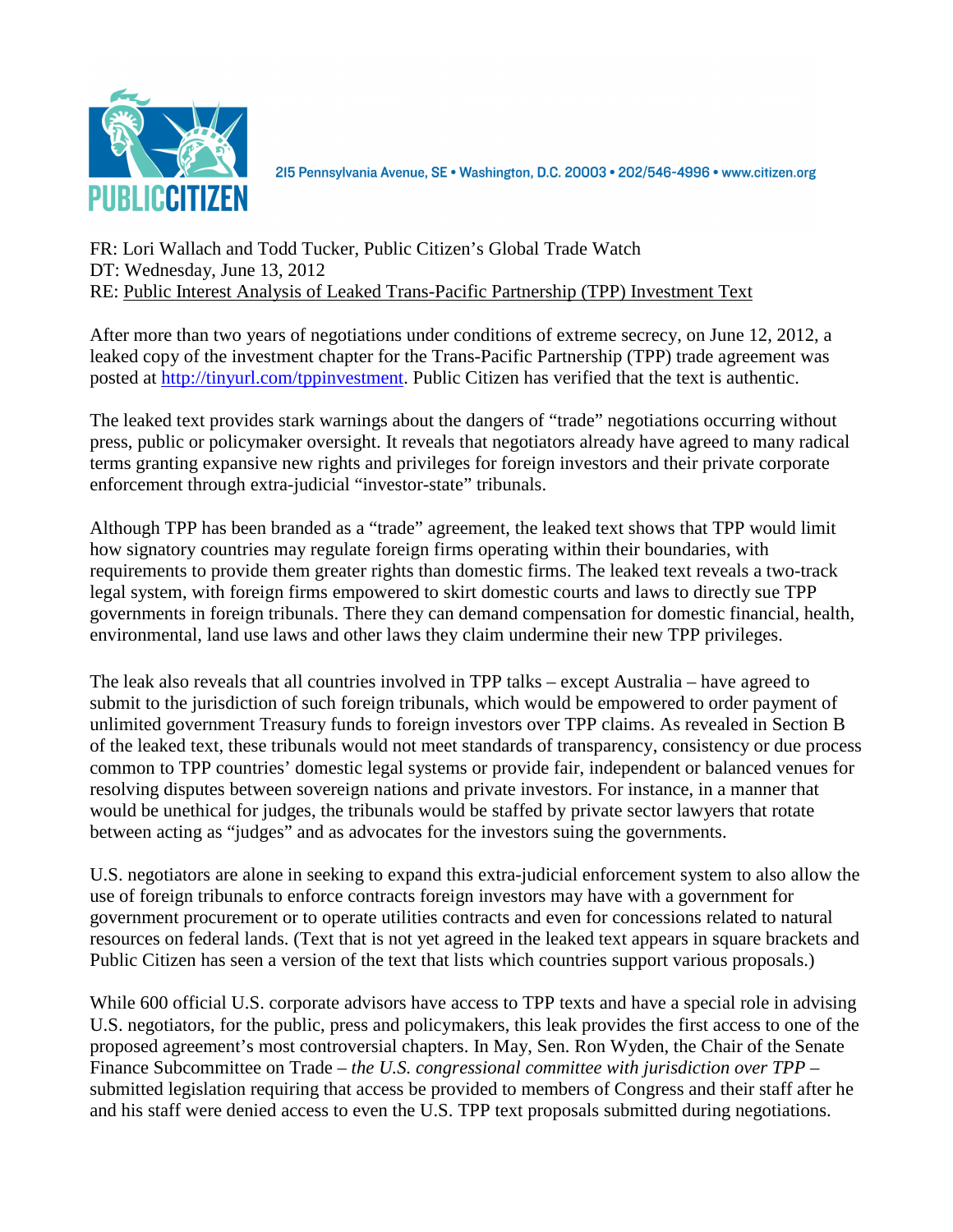The TPP may well be the last trade agreement that the U.S. negotiates. This is because the TPP, if completed, would have a new feature: it would be open for any other country to later join. TPP offered an opportunity to develop a new trade agreement model that could deliver the benefits of expanded trade without undermining signatory nations' domestic public interest policies or establishing special privileges for foreign corporations. President Obama campaigned on fixing these investment rules to protect the public interest.<sup>1</sup> Unfortunately, Public Citizen's analysis of this text shows that the U.S. positions do not reflect the changes that candidate Obama pledged to remedy this regime's threats.

Indeed, the leaked text shows that TPP would expand on the extreme investor privileges found in the North American Free Trade Agreement (NAFTA) and subsequent NAFTA-style deals. These investor privileges have come under attack for threatening public health, the environment, democratic policymaking, and for favoring foreign firms over domestic firms. Over \$350 million has been paid to investors by governments under the investor-state provisions in NAFTA-style pacts investor over toxic waste dump permits, logging rules, bans of toxic substances and more.<sup>2</sup> Currently, there are over \$13 billion in pending corporate "investor-state" trade pact attacks on domestic environmental, public health and transportation policy. And, mere threats of such cases have repeatedly resulted in countries dropping important public interest initiatives, exposing their populations to harm that could have been avoided. Yet the leaked text shows that while TPP countries have agreed to impose binding obligations on themselves to provide foreign investors an array of extraordinary new privileges, the TPP countries have not agreed to health, labor or environmental obligations to be required of investors.

The goal of such international investment rules was ostensibly to provide a means for foreign investors to obtain compensation if a government expropriated their plant or land and the domestic court system did not provide for compensation. Over time, both the rules and their interpretation have been dramatically expanded – a problem that the leaked text shows that the TPP would exacerbate.

Rather than being an option of last resort, corporations' use of the investor-state regime is increasing exponentially. Investment treaties with such enforcement mechanisms have existed since the 1950s. Yet, by 1999, only 69 cases had ever been filed at the International Centre for the Settlement of Investment Disputes (ICSID) – the World Bank body listed as a venue for investor cases in the leaked text. Now ICSID's cumulative case load is over 385 – an increase of 460 percent over the last 13 years. And ICSID is only one venue for such cases. Over \$719 million has been paid out under U.S. Free Trade Agreements (FTAs) and Bilateral Investment Treaties (BITs) alone - 70 percent which are from challenges to natural resource and environmental policies, not traditional expropriations. Tobacco firms are using the regime to challenge tobacco control policies, including a case by Phillip Morris against Australia. Absent substantial changes to the leaked text, the TPP would greatly increase the risk of investor-state attacks on public interest policies and would expose governments to massive new financial liabilities.

Trade officials from the U.S. and eight Pacific Rim nations – Australia, Brunei, Chile, Malaysia, New Zealand, Peru, Singapore and Vietnam – are in intensive, closed-door negotiations to finish the TPP *this year*. This initial analysis explores the major problems with the alarming draft TPP investment chapter, and what has changed and what is the same relative to past U.S. trade deals.

<sup>&</sup>lt;sup>1</sup> See e.g. http://www.citizenstrade.org/ctc/activist-resources/president-barack-obama-on-trade-issues/

<sup>&</sup>lt;sup>2</sup> See http://www.citizen.org/documents/investor-state-chart1.pdf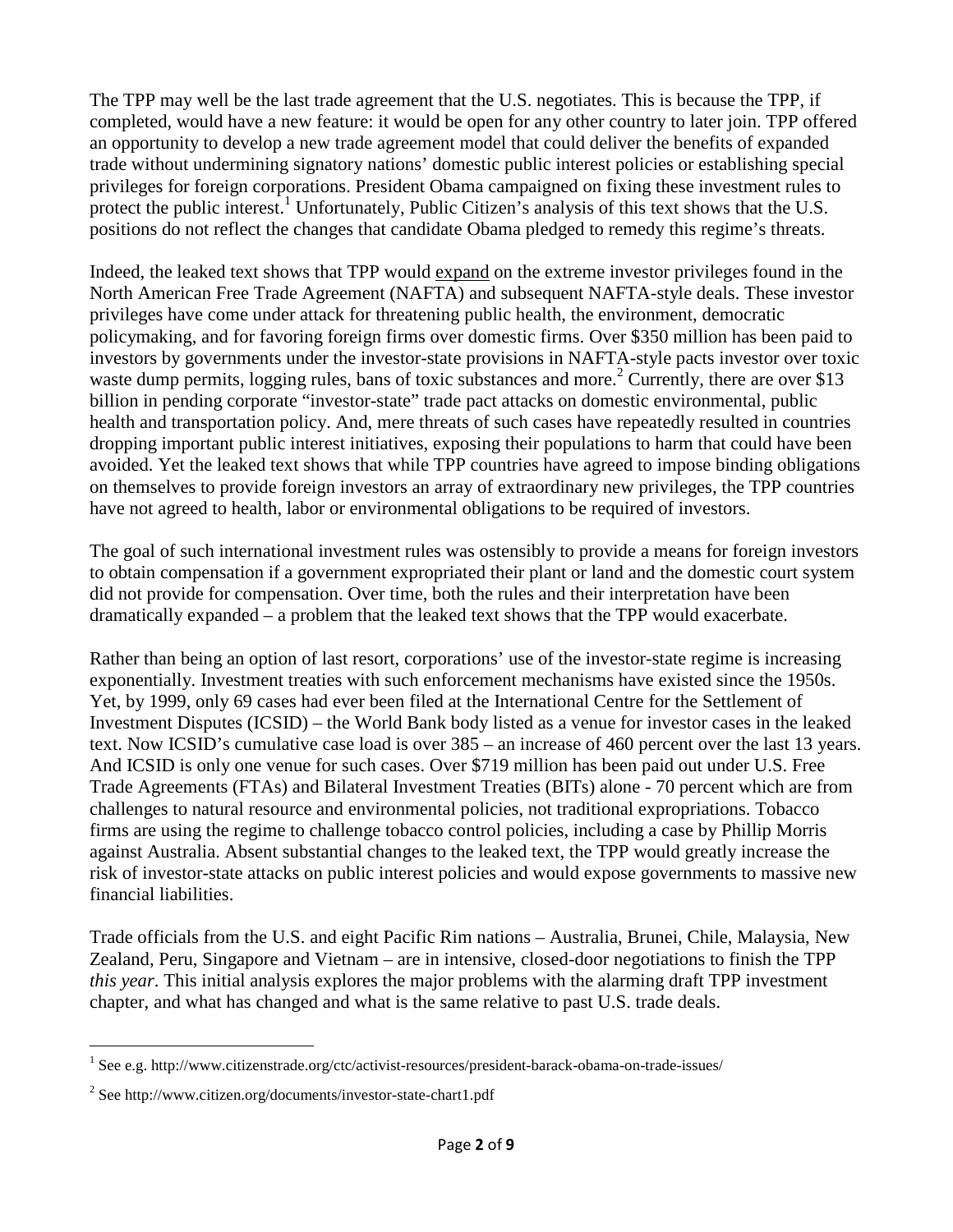## **The TPP text replicates the worst aspects of the old U.S. trade pact investment model:**

**There are many provisions in the leaked TPP investment chapter text that replicate (identically or almost so) the damaging NAFTA investment chapter model. These provisions are so extreme that many people unfamiliar with them tend to dismiss description of them or their implications. Thus, we provide a guided tour of the text so readers can review the provisions themselves. Among the rights granted to foreign investors that are showing a repeat performance**:

- **A right to challenge capital controls and other macro-prudential financial regulations that promote financial stability** (Article 12.11). Like past U.S. FTAs, the leaked TPP text requires that governments "shall permit all transfers relating to a covered investment to be made freely and without delay into and out of its territory." This forbids countries from using capital controls or financial transaction taxes, even as the International Monetary Fund has reversed its opposition to the use of capital controls following the global financial crisis. U.S. Representatives Barney Frank (D-Mass.) and Sander Levin (D-Mich.) – respectively, the ranking members on the House Financial Services and Ways & Means Committees – demanded that the Obama administration ensure that countries maintain the ability to use such financial stability tools in a May 2012 letter to the Obama administration, which noted that they could not support a TPP unless this issue was addressed. A February 2012 letter signed by over one hundred prominent economists, including Jagdish Bhagwati of Columbia University and former IMF officials Olivier Jeanne of Johns Hopkins University and Arvind Subramanian of the Peterson Institute for International Economics, demanded that such provisions be excluded from TPP. This followed on a January 2011 letter to the Obama administration signed by over 250 economists, including Nobel laureate Joseph Stiglitz, Harvard economics professors Ricardo Hausmann and Dani Rodrik, and José Antonio Ocampo (a former executive secretary of the UN Economic Commission on Latin America & the Caribbean and Colombian government economics minister), noting that past U.S. FTAs and BITS "strictly limit the ability of our trading partners to deploy capital controls." Yet the TPP leaked text shows that the U.S. has not budged on the past template, while several other nations have proposed provisions that could safeguard policy space for financial stability measures.
- **An overreaching definition of "investment" that goes far beyond "real property" as defined under domestic law would expose wide swaths of common domestic policy to attack**. The definition of "investment" in the leaked text would allow attacks on a vast array of nondiscriminatory domestic policies before foreign tribunals. This includes health and land use policies, government procurement decisions, regulatory permits, intellectual property rights, regulation of financial instruments such as derivatives, contracts to operate utilities and more (Article 12.2). The new rights and protections would extend to investments already existing before TPP would go into legal effect.
- **Overreaching definition of "investor" and lack of robust "denial of benefits" provisions allow firms from non-TPP countries to exploit the extraordinary privileges TPP would establish for foreign investors and the private investor-state enforcement regime.** The text also includes an overreaching definition of "investor" as a person or legal entity that makes an investment as defined in the pact (Article 12.2). This includes firms from non-TPP countries that have incorporated in a TPP signatory country. Thus, for instance, one of the many Chinese state-owned corporations in Vietnam could set up subsidiaries in the U.S. and then sue the U.S. government in a foreign tribunal to demand compensation under this text. Additionally, the leaked text fails to require in the definition of "investor" that a person or entity have actual business activities or make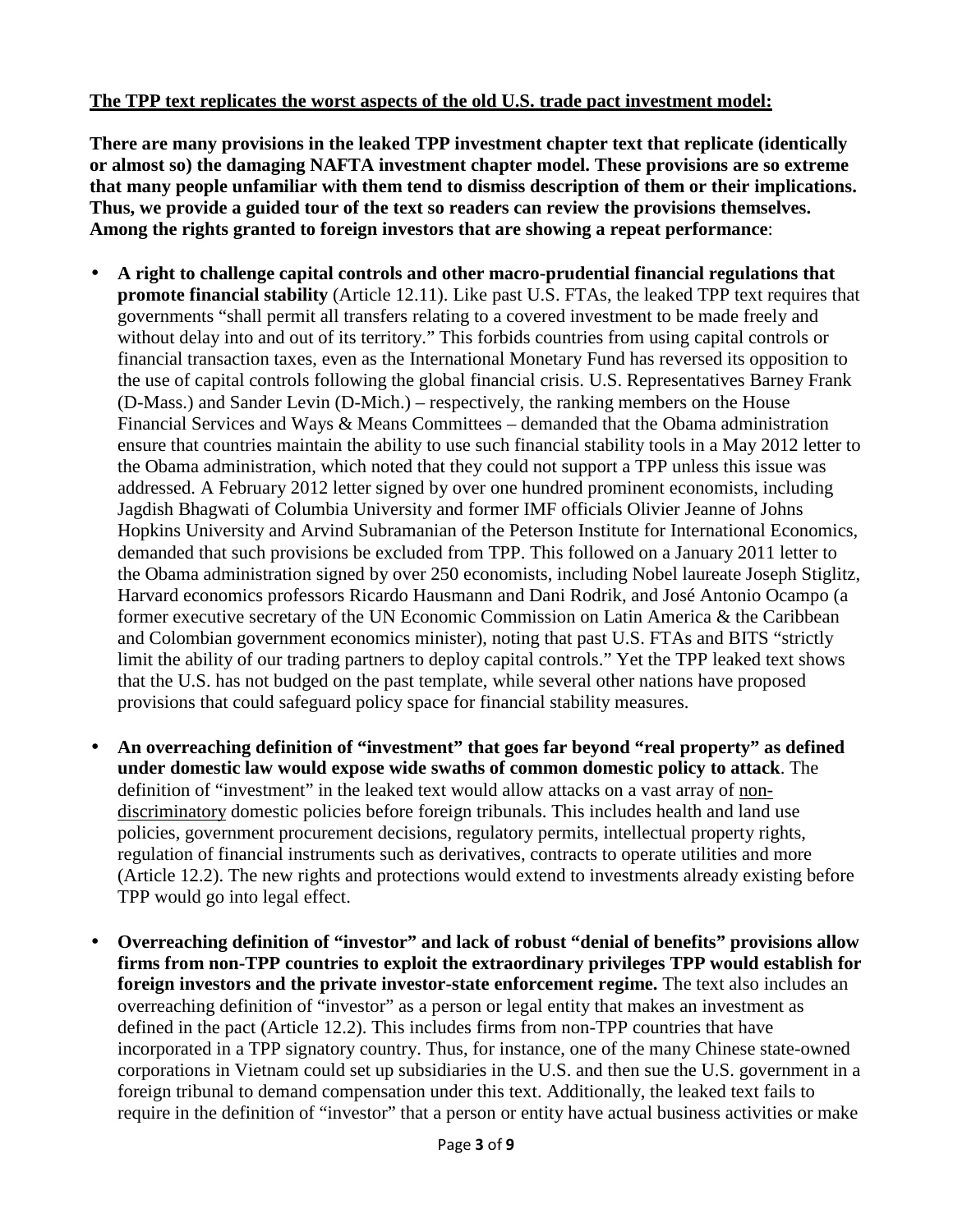a significant commitment of capital in the host country. This has proved to be a serious problem in past pacts, with firms that have made no real investment in a country dragging governments through costly foreign tribunal proceedings. With respect to the denial of benefits language, past trade deals include terms whereby an investor that is not native to a nation in the pact can be denied the benefits of the deal. The ostensible goal is to discourage "free riding" and "treaty shopping" by multinational firms. The thresholds to counter abusive nationality planning are whether an investor has "substantial business activities" in the claimed home nation, and whether it is owned or controlled by investors outside of the trade pact signatory countries. However, such "denial of benefits" terms are not particularly robust, since even having a staff person or two and a minor paper trail in the claimed home country can pass the "substantial business activities" threshold. These low thresholds are replicated in the TPP text, allowing Chinese or German investors (for instance) to channel investments through TPP nations in order to obtain the radical TPP foreign investor protections and access to the private enforcement regime.

- **Procedural rights that are not available to domestic investors to sue governments outside of national court systems, unconstrained by the rights and obligations of countries' constitutions, laws and domestic court procedures** (Section B). There is simply no reason for foreign investors to pursue claims against a nation outside of that nation's judicial system, unless it is in an attempt to obtain greater rights than those provided under national law. Moreover, many of the TPP partners have strong domestic legal systems. For example, TPP partners New Zealand, Australia and Singapore are all ranked by the World Bank as performing at least as well as the United States with regard to control of corruption and adherence to rule of law. Yet in a manner that would enrage right and left alike, the private "investor-state" enforcement system included in the leaked TPP text would empower foreign investors and corporations to skirt domestic courts and laws and sue governments in foreign tribunals. There, they can demand cash compensation from domestic treasuries over domestic policies that they claim undermine their new investor rights and expected future profits. This establishes an alarming two-track system of justice that privileges foreign corporations in myriad ways relative to governments or domestic businesses. It also exposes signatory countries to vast liabilities, as foreign firms use foreign tribunals to raid public treasuries. The explosion in investor-state attacks has produced rising concerns. A letter signed by former judges, law professors and other prominent lawyers from TPP nations warns: "the foreign investor protections included in some recent Free Trade Agreements (FTA) and Bilateral Investment Treaties (BIT) and their enforcement through Investor-State arbitration should not be replicated in the TPP. We base this conclusion on concerns about how the expansion of this regime threatens to undermine the justice systems in our various countries and fundamentally shift the balance of power between investors, states and other affected parties in a manner that undermines fair resolution of legal disputes."<sup>3</sup>
- **The foreign tribunals would be staffed by private sector lawyers who rotate between acting as "judges" and representing corporations suing governments, posing major conflicts of interest.** The leaked text includes provisions that submit signatory countries to the jurisdiction of both World Bank and United Nations investor arbitral tribunals staffed by private sector attorneys. The international tribunals that currently rule over investor-state claims lack public accountability, standard judicial ethics rules and appeals processes. In this system, private sector lawyers rotate between roles as "judges" in disputes brought by investors against governments and as advocates

<sup>&</sup>lt;sup>3</sup> See http://tpplegal.wordpress.com/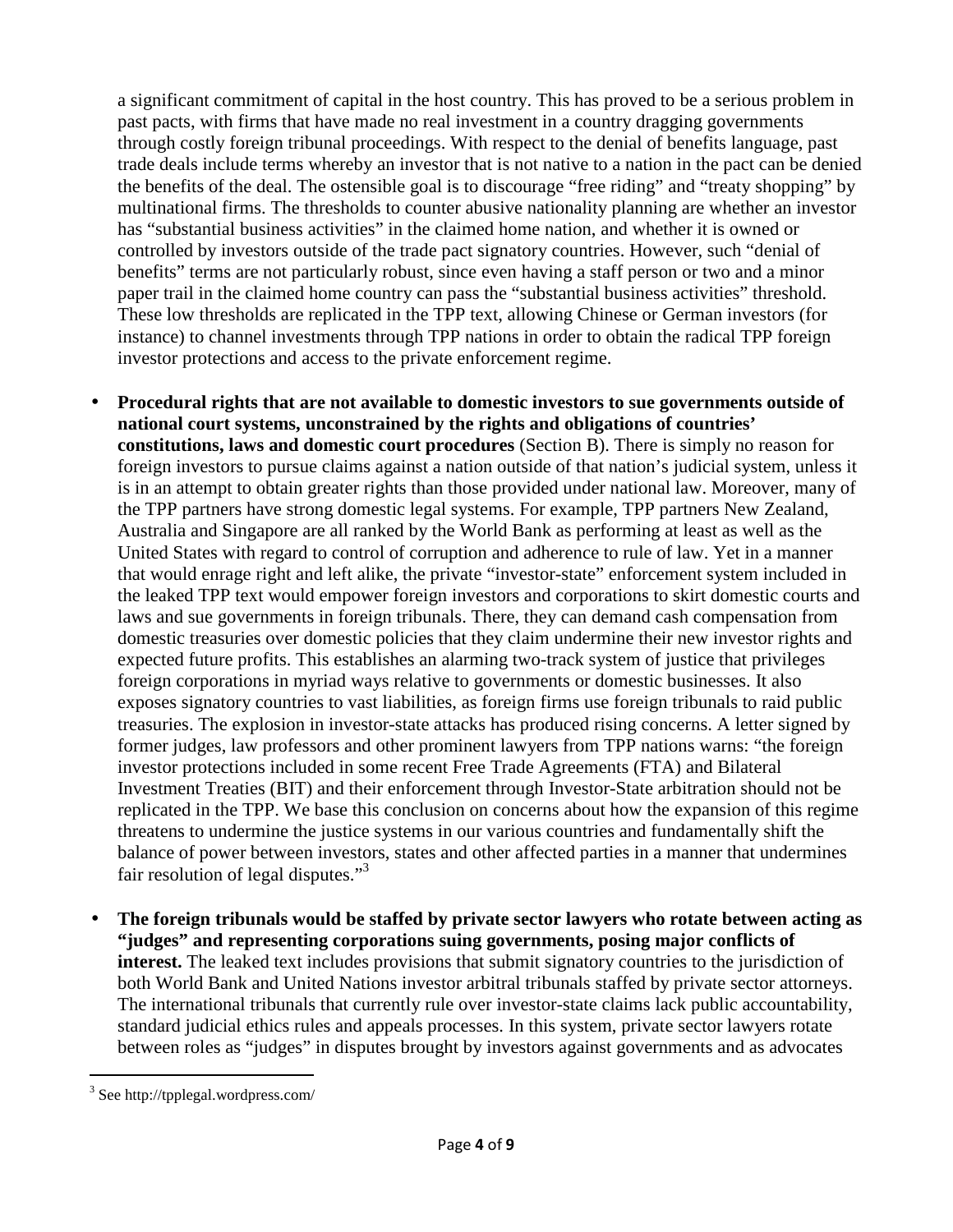for investors against governments in a manner that would be unethical for judges. The corporation initiating a case chooses the venue and selects one of the "judges" from a roster. The defending country chooses another and those two select the third (Article 12.21).

- **Foreign tribunals empowered to order governments to pay unlimited cash compensation out of national treasuries**. Even when governments win these cases, they waste scarce budgetary resources defending national policies against these corporate attacks, as taxpayer funds must be used to pay large hourly fees for the tribunals and legal costs (Article 12.28).
- **Investors can demand compensation if new policies that apply to domestic and foreign firms alike undermine foreign investors' "expectations" of how they should be treated.** This includes a right to claim damages for government actions (such as new environmental laws) that reduce investors' expected future profits (Article 12.12 on indirect expropriation) or that go against the expected level of regulatory scrutiny that an investor might have had when dealing with a previous government (Article 12.6 on minimum standard of treatment, or MST). After a series of alarming NAFTA investor-state rulings based on language replicated in the leaked TPP text, an annex was added to recent U.S. FTAs with language aimed at defining what sorts of government action should be considered an "indirect expropriation." This annex, which has been criticized as insufficient (given it would still allow challenges based on mere changes to governments' regulatory policy), included a useful provision: "For greater certainty, whether an investor's investment-backed expectations are reasonable depends in part on the nature and extent of governmental regulation in the relevant sector. For example, an investor's expectations that regulations will not change are less likely to be reasonable in a heavily regulated sector than in a less heavily regulated sector."<sup>4</sup> This is omitted in the leaked TPP investment text. However, even if this clause were included, investor-state tribunals would maintain enormous discretion under the investor protections included in the leaked text to order a government to pay a foreign investor merely because the government improved a regulatory policy of general application. Indeed, the inclusion of the NAFTA language on guaranteed minimum standard of treatment for foreign investors and the rights for compensation of indirect expropriation directly contradicts the assurances TPP governments have given to legislators and public interest advocates that the pact would safeguard regulatory sovereignty. In fact, inclusion of these terms in a TPP would provide abundant opportunities for investor challenges of laws applying to both domestic and foreign firms and enormous discretion for investor-state tribunals to order governments to compensate foreign investors for challenges of such policies.
- **Right to claim compensation for indirect expropriation allows foreign investors to demand government payments for regulatory costs all firms operating in a country must meet.** In the past under domestic and international law, governments' obligation to compensate for expropriation applied to the physical taking of real property, for example when a government expropriated a house to make way for a highway. The leaked TPP text would provide investors with a right to demand compensation for "indirect" expropriation (Article 12.12), which can be and has been interpreted to mean regulations and other government actions that merely *reduce* the value of a foreign investment. Under the U.S. Constitution, compensation for "regulatory takings" has generally been held to apply only to regulations affecting *real* property. For example, the U.S.

<sup>4</sup> See e.g. U.S.-Korea Free Trade Agreement Annex 11-B

http://www.ustr.gov/sites/default/files/uploads/agreements/fta/korus/asset\_upload\_file587\_12710.pdf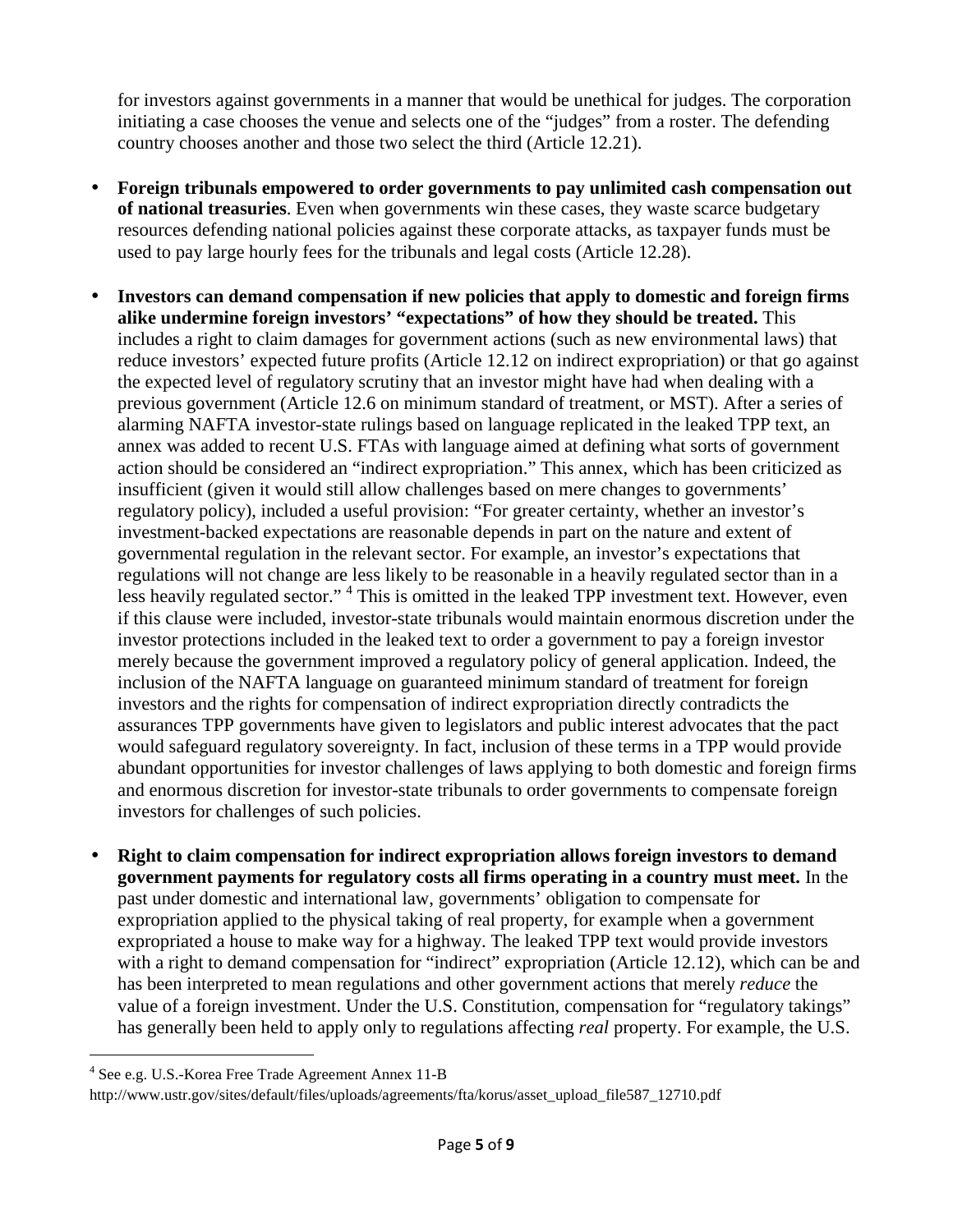Supreme Court has indicated that personal property is unlikely to be the basis for a successful regulatory takings claim given that "in the case of personal property, by reason of the State's traditionally high degree of control over commercial dealings, [the owner] ought to be aware of the possibility that new regulation might even render his property economically worthless."<sup>5</sup> Moreover, the indirect expropriation provision in investment agreements has been interpreted to require compensation based on the impact of the government measure on the value of an investment, regardless of whether there has actually been some appropriation of an asset by a government. This interpretation of indirect expropriation cannot be justified as reflecting the general practice of states, given that the dominant practice of nations is to provide for compensation only when the government has actually acquired an asset, not when the value of an asset has been adversely affected by regulatory measures. (For analysis of changes proposed for TPP relative to past pacts on expropriation, see the next section of this memo.)

• **The provision used in most successful investor compensation demands would be extended.** 

The most successful (and controversial) basis for investors' challenges of government policies in past agreements is alleged violations of the guaranteed minimum standard of treatment for investors or the closely linked "fair and equitable treatment" (FET) provision (Article 12.6). These terms often have been given very broad interpretations by tribunals. Of the 22 known "wins" by investors under U.S. trade and investment agreements, nearly 75 percent (16) have found FET violations. (In contrast, only six have found national treatment violations, three have found expropriation violations, and three have found performance requirement violations. Some cases found violations of multiple rules.) While some of the FET violations involved "denials of justice" as that term has long been understood under customary international law, some tribunals have found FET violations for government regulatory actions that simply contradicted what investors' argued were their "reasonable expectations." For instance, in the Occidental v. Ecuador case under the U.S.-Ecuador BIT, a tribunal ruled that the reasonable expectations requirement means that "there is certainly an obligation not to alter the legal and business environment in which the investment has been made." The TPP includes nothing to forestall these extreme interpretations. Instead, the leaked text includes an annex contained in recent U.S. FTAs that states that the minimum standard of treatment provision is intended to reflect the relevant standard under customary international law, which is created through the "general and consistent practice of states followed by them from a sense of legal obligation." This circular language does not fix the problem. Past investor-state tribunals have not based interpretations of the "minimum standard of treatment" on the *actual* practice of nations, but rather have simply cited characterizations of these standards by other tribunals, using essentially a common law methodology to create "evolving" standards of escalating investor protection. The TPP fails to remedy this severe flaw, leaving uncertainty and unpredictability that invites investors to launch investor-state attacks.

• **Domestic policies that apply equally to domestic and foreign firms can violate investors' TPP rights.** The TPP text would allow investors to claim that government actions (such as new environmental laws) violate "national treatment" or "most favored nation" rules, even when the laws are facially neutral and lawmakers did not intend to harm foreign investors – if, because of a foreign investor's own business model, the foreign firm might end up experiencing a slightly higher burden in complying with the law (Article 12.4 and 12.5).

<sup>5</sup> Lucas v. South Carolina Coastal Comm'n, 505 U.S. 1003, 1027-28 (1992).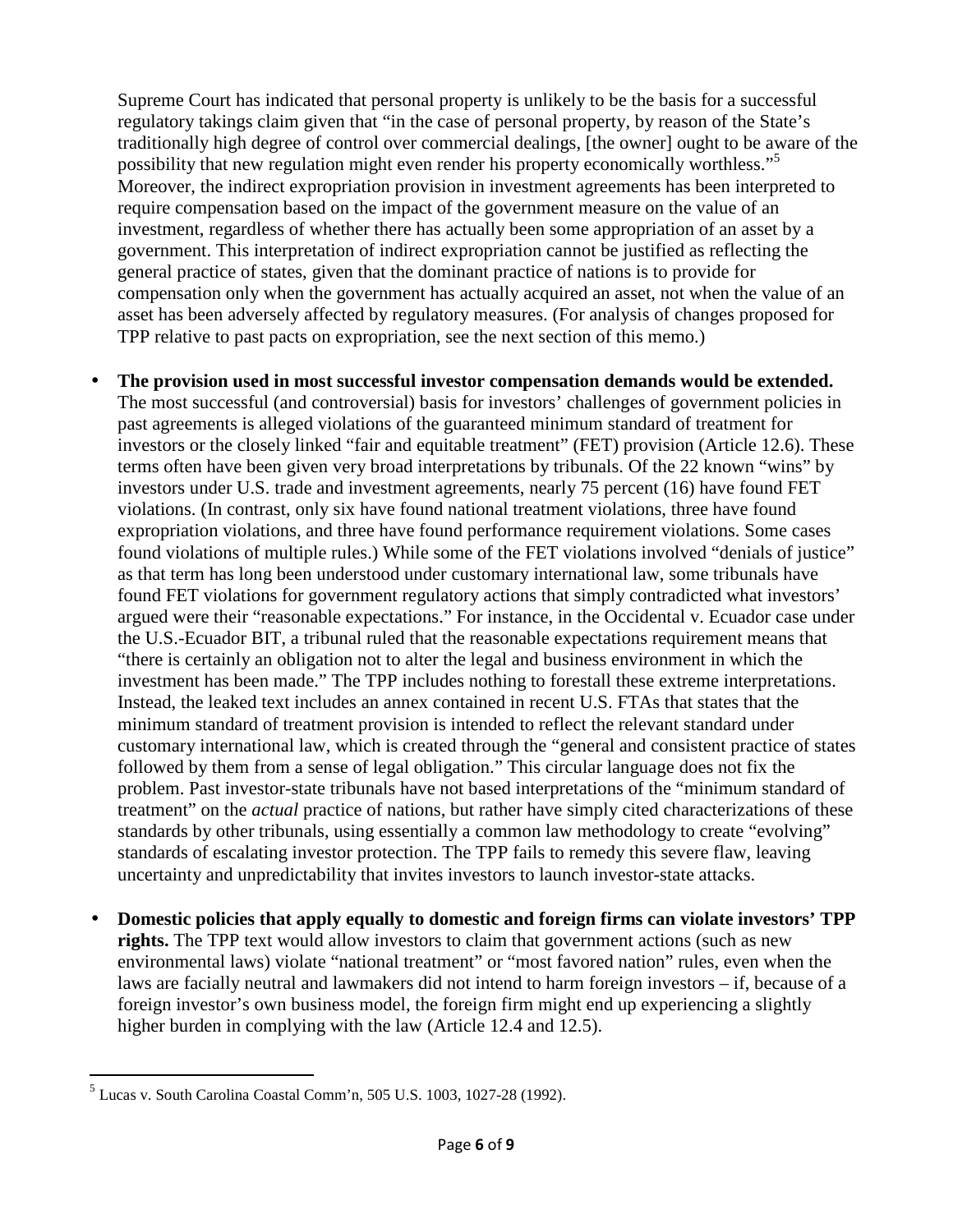• **No general exception to safeguard environmental, health, labor and consumer protection policies**. Some trade agreements (although not U.S. bilateral deals) allow deviations from the substantive obligations of the agreement through so-called "general exceptions" if a country is pursuing environmental, labor or consumer protection policies. The leaked TPP text reveals that such a safeguard is not included. Instead, the leaked TPP text includes the standard annex on expropriation, noted above, that has been included in recent past U.S. pacts. It includes language that explicitly allows for some circumstances when "non-discriminatory regulatory actions by a Party that are designed and applied to protect legitimate public welfare objectives, such as public health, safety, the environment, and real estate price stabilization (through, for example, measures to improve the housing conditions for low-income households)" can constitute indirect expropriations in some circumstances.<sup>6</sup> As described below, other countries have proposed alternative language for such an annex.

## **What's new, different or worse relative to the NAFTA model:**

## **In addition to replicating word-for-word terms that have led to a series of extrajudicial attacks on public interest laws in the past, the leaked TPP investment text reveals that:**

- **U.S. negotiators in particular are pushing especially extreme rules**. For example, U.S. negotiators alone are pushing for foreign investors to have greater rights than domestic investors with respect to disputes relating to procurement contracts with the signatory governments, contracts for natural resource concessions on land controlled by the national government, and contracts to operate utilities (See Articles 12.2 and  $12.18(1)(a)(i)(B-C)$ ). The U.S. alone seeks to allow disputes over such matters between foreign firms and governments to be resolved in investor-state tribunals rather than requiring foreign firms to use the same domestic laws and courts to which domestic firms would bring such disputes. All countries except the United States want initiation of a case under the extraordinary investor-state system to be possible only six months after formal notice of request for consultations on the dispute. The U.S. seeks a start date for such challenges six months after the *government action* giving rise to the claim (Article 12.18.1), inviting a swarm of rapid investor challenges.
- **Australia alone has indicated that it will not be subjected to the jurisdiction of controversial foreign investor tribunals** (See footnote 20). No other country has listed an objection to being subject to the private investor-state corporate enforcement regime. This would impose new obligations for New Zealand, Malaysia, Brunei and Vietnam – the countries involved in TPP negotiations that do not now have U.S. FTAs.
- **Several countries have proposed new exceptions to safeguard countries' ability to regulate speculative financial transactions and more**, but the United States has not supported these proposals. Several countries are proposing a defense measure that would partially exempt social security systems from investor challenges under the free transfers obligations (See Articles 12.5, 12.11.4(f), and XX.3 (on final pages), Article 12.5 and Annex 12-I).

 6 See e.g. U.S.-Korea Free Trade Agreement Annex 11-B

http://www.ustr.gov/sites/default/files/uploads/agreements/fta/korus/asset\_upload\_file587\_12710.pdf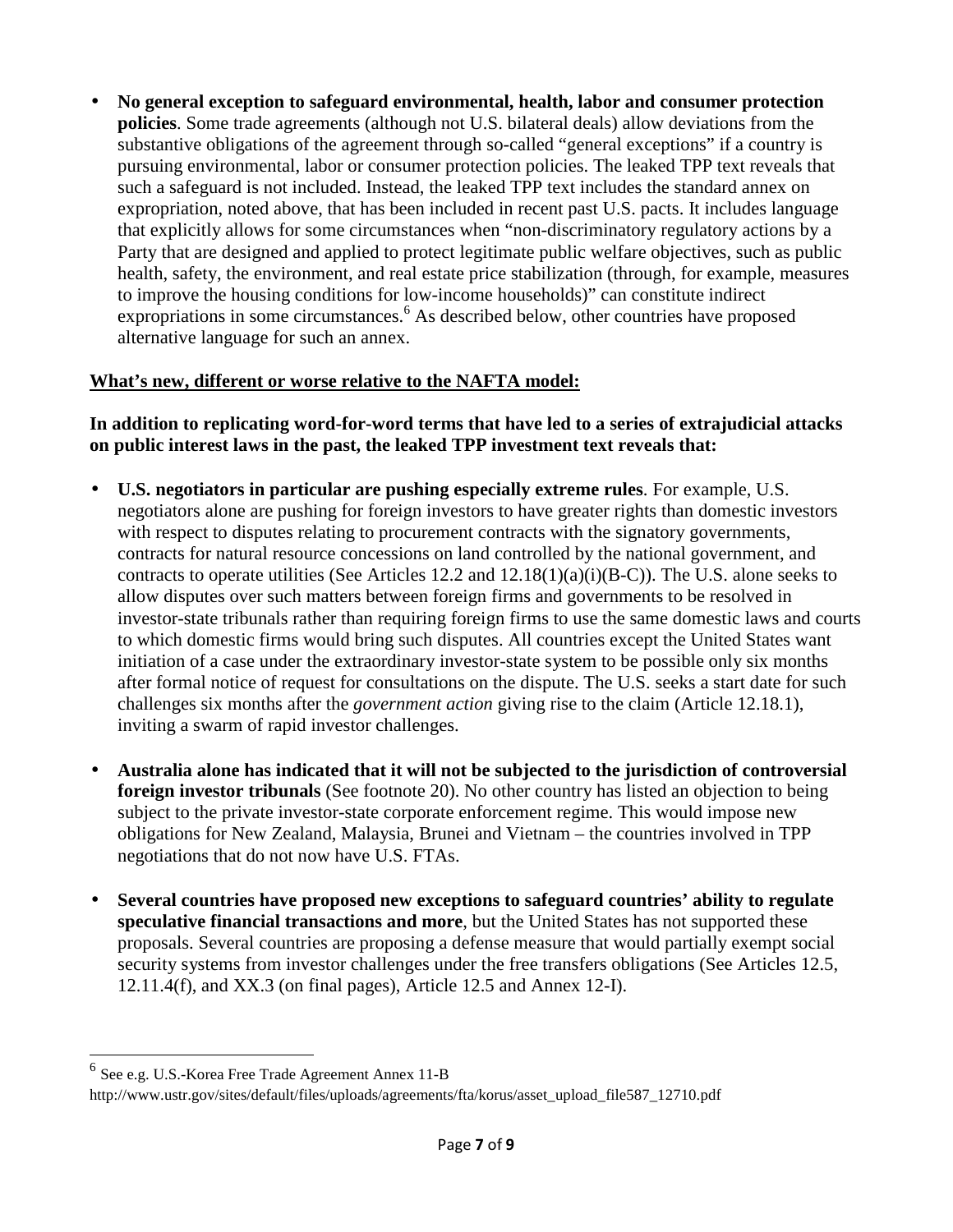- **A clarification included in past U.S. FTAs designed to limit investors' claims that mere changes to a government policy can constitute a compensable indirect expropriation is omitted.** Most U.S. FTAs include an annex clarifying that whether a so-called "indirect expropriation" has occurred for which an investor can obtain compensation depends on the character and economic impact of the government action, and whether the action interferes with investors' expectations. As noted above, the Korea FTA had included an important clarification in a footnote that an "investor's expectations that regulations will not change are less likely to be reasonable in a heavily regulated sector than in a less heavily regulated sector." This is omitted.
- **Several countries have sought provisions to ensure that disputes related to sovereign debt and sovereign debt restructuring are not subject to the full range of investment chapter disciplines** (See Article 12.2 (Definition of Investment at c), footnote 2 and Annex 12-K).
- **The U.S. has not agreed to federalism protections proposed by other countries and included in past U.S. FTAs.** Among the obligations in the leaked TPP text and in past U.S. FTAs is "National Treatment," which requires that foreign investors are treated the same as domestic investors. Past U.S. FTAs have specified that, with respect to sub-federal laws, equal treatment for foreign firms means that they must be treated as favorably as the subfederal entity would treat a domestic firm. In other words, a state or provincial law would not be in violation of the National Treatment standard simply because it provides less favorable treatment than, for instance, another state or province's laws or the national law. While some TPP countries have supported inclusion of this provision in TPP, the U.S. has not done so (See Article 12.4.3).
- **Some parties have proposed that the extraordinary investor-state enforcement system can only be triggered if an investor can show that a government action "causes loss or damage to an investor or its investment," but this has not been supported by the United States or several other countries** (Article 12.17.1). Whether this language would successfully foreclose frivolous investor claims, for instance claims aimed at pressuring a government to eliminate a policy that cannot be shown to actually cause economic damage to an investor, is an open question. However, the underlying problem that the language seems designed to address is very real. The standards an investor must meet in Section B (which describes the investor-state enforcement system) to initiate a demand for compensation are minimal. Given the tribunals' private sector lawyers bill by the hour at high rates and the government and the investor generally must split these costs regardless of the outcome of a case, the mere filing of a case and the related prospect of having to pay the tribunal costs have a chilling effect on government actions.
- **Several TPP countries are pushing for various novel "exhaustion" requirements to require investors to pursue mediation or domestic administrative review before launching an investor-state case (Article 12.17). The U.S. is not supporting the stronger versions of these**  so-called exhaustion requirements, which is a fundamental principle of international law. It is also U.S. policy with regard to most claims by U.S. citizens against foreign governments.
- **Some TPP parties are pushing for a wholly different annex to limit expropriation claims (Annex 12-D) to replace the standard U.S. expropriation annex.** This alternative annex is an improvement, but still problematic. It says that an indirect expropriation only occurs when "the state's deprivation of the investor's property [is] either severe or for an indefinite period; and … disproportionate to the public purpose", and is especially likely when the measure is discriminatory or breaches a state's prior binding written commitment to the investor (such as through a contract